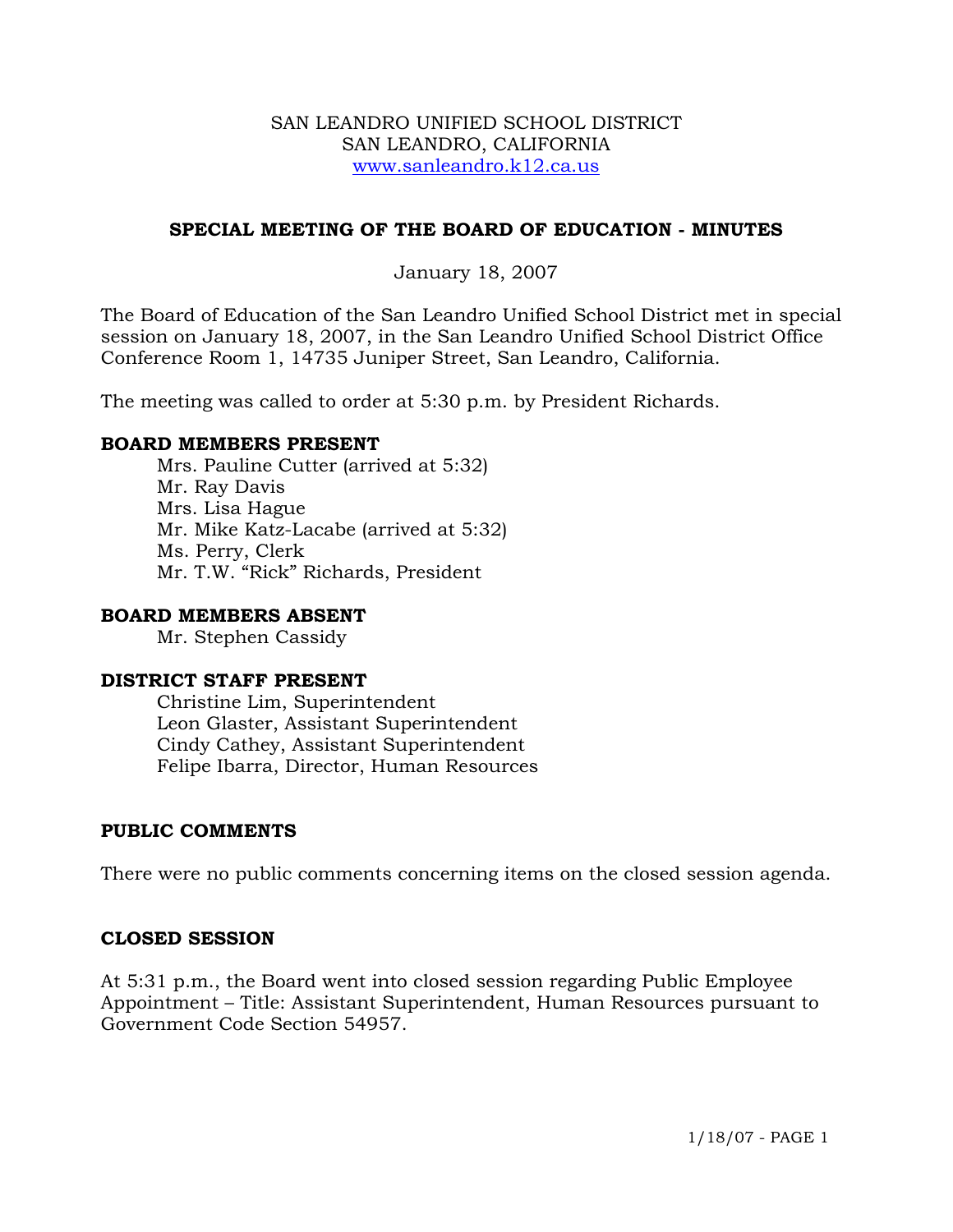The Board returned to open session at 5:42 p.m. President Richards said that the Board had been in closed session and the following action was taken:

 On a motion made by Mr. Davis and seconded by Mr. Katz, the Board appointed Byron Issac as Assistant Superintendent, Human Resources by a 6-0 vote. Trustees Cassidy was absent from the vote.

Mr. Issac was present, stating that he was looking forward to joining the District and working with everyone.

# **CONSENT ITEMS**

# Human Resources

2.1-C Acceptance of Personnel Report

Educational Services

3.1-C Proposed Site Discretionary Block Grant Expenditures Plan for Wilson Elementary School

On a motion made by Mr. Davis, and seconded by Mrs. Cutter, the Board approved the consent items by a 6-0 vote. Trustee Cassidy was absent.

# **PUBLIC TESTIMONY**

None

#### **BOARD MEMBER COMMENTS** None